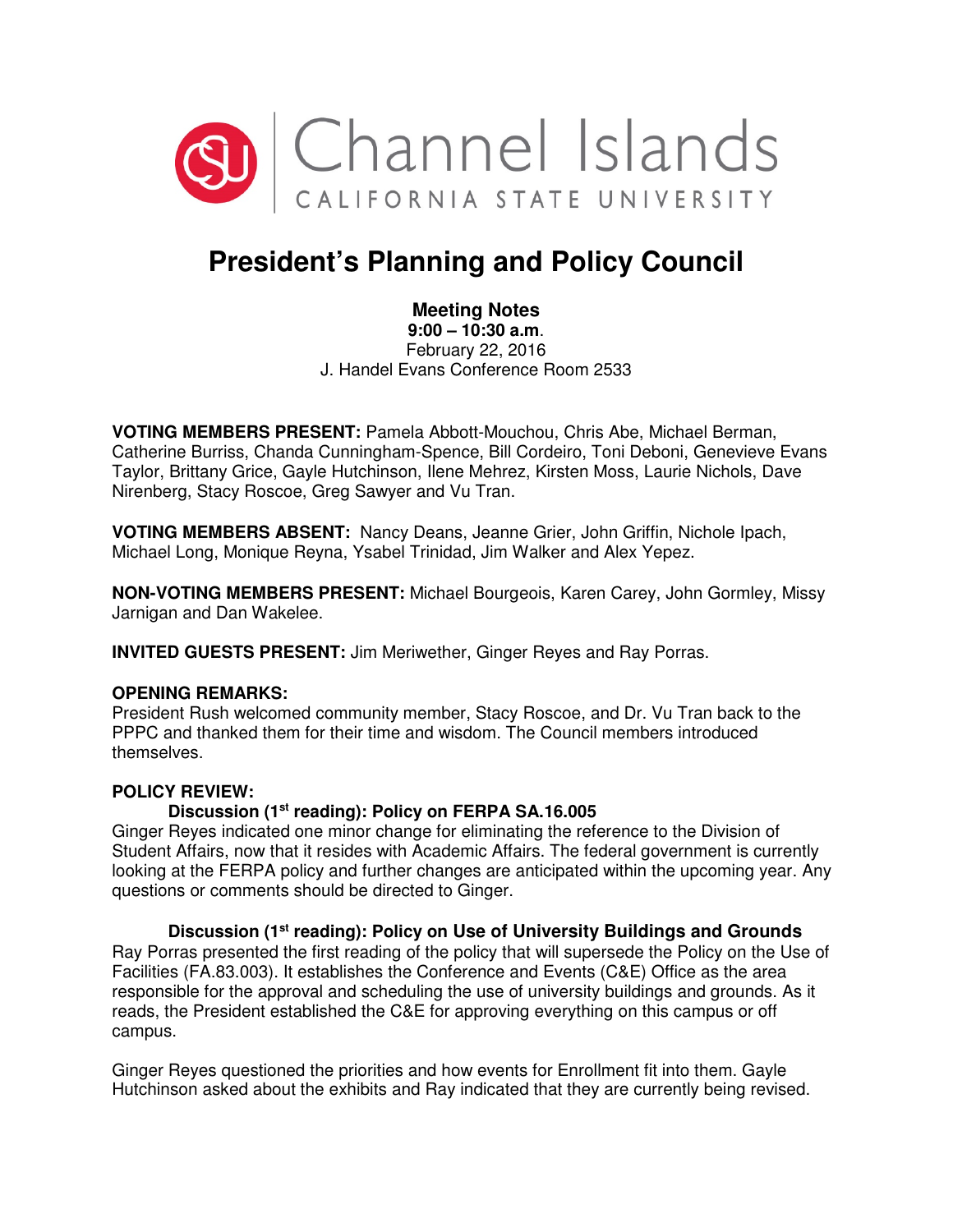President Rush commended Ray for his willingness to provide clarity with this important policy and encouraged members to review the policy and send feedback to Ray.

#### **Discussion (1st reading): New Policy on Conducting MPP Searches**

Jim Meriwether, presented in Jeanne Grier's absence, shared the need for this policy, which provides guidance as to how the search for an MPP (e.g., a Dean) would take place. It had its first reading with the Academic Senate and is looking for feedback from the PPPC.

Stacy Roscoe asked what MPP stands for; Management Personnel Plan will be spelled out in the policy. Vu supported that senior administrators and faculty be involved and suggested the Senate nominate faculty. He also inquired whether open forums would be part of the process and how the faculty time would be handled if the search is outside of the academic year. Brittany Grice recommended assurance that faculty participate and Senate look at how HR hiring procedures interact with this policy.

President Rush directed all comments on this new policy be sent to Jeanne directly.

#### **PPPC UPDATES:**

Mary McDonnell walked through the updated webpages associated with the PPPC. The fresh look simplifies the navigation of the pages and the goal was to make sure only current policies come up. Outdated, superseded policies are now watermarked and unmarked ones have been removed from 'behind' the pages.

All PPPC meeting information is easily seen on one page and will be updated before and after each meeting. Easy links to affiliate pages are found at the bottom or right side of the webpage.

The University Manual Page now includes all of the current Academic Policies as well as Administrative Policies. She explained the numbering system for both and noted that shared policies will have both academic and administrative policy numbers included on the policy documents. Page 'jumps' and additional links to the Academic Senate Policy pages have been installed.

The watermarked, superseded policies are listed on the Administrative Policy Archive page and noted as to what became of them. The PPPC Meeting Archive page has also been updated with older meeting agendas, presentations and meeting notes navigated easily with page jumps.

Michael Berman suggested adding an inquiry button on each policy if someone feels there is something wrong with a filed policy. Michael Bourgeois inquired about when the policies need to be re-numbered and the versioning strategy for amended (consent) policies. Mary indicated that the master table of contents of all the University policies is being updated and will be available to all members soon. President Rush asked Genevieve to work with Michael Bourgeois, Vu Tran and interested others to work on these questions.

Mary also presented information on the inconsistencies of the Administrative Policy definitions. Many key words like 'student' and 'faculty' have many different definitions in our policies. She will reach out to policy authors in hopes that they can work together to clarify official definitions and, if needed, exceptions for these key words and phrases.

Michael Bourgeois recommended that these, then, are coordinated with the soon-to-bereleased University 'cookbook'.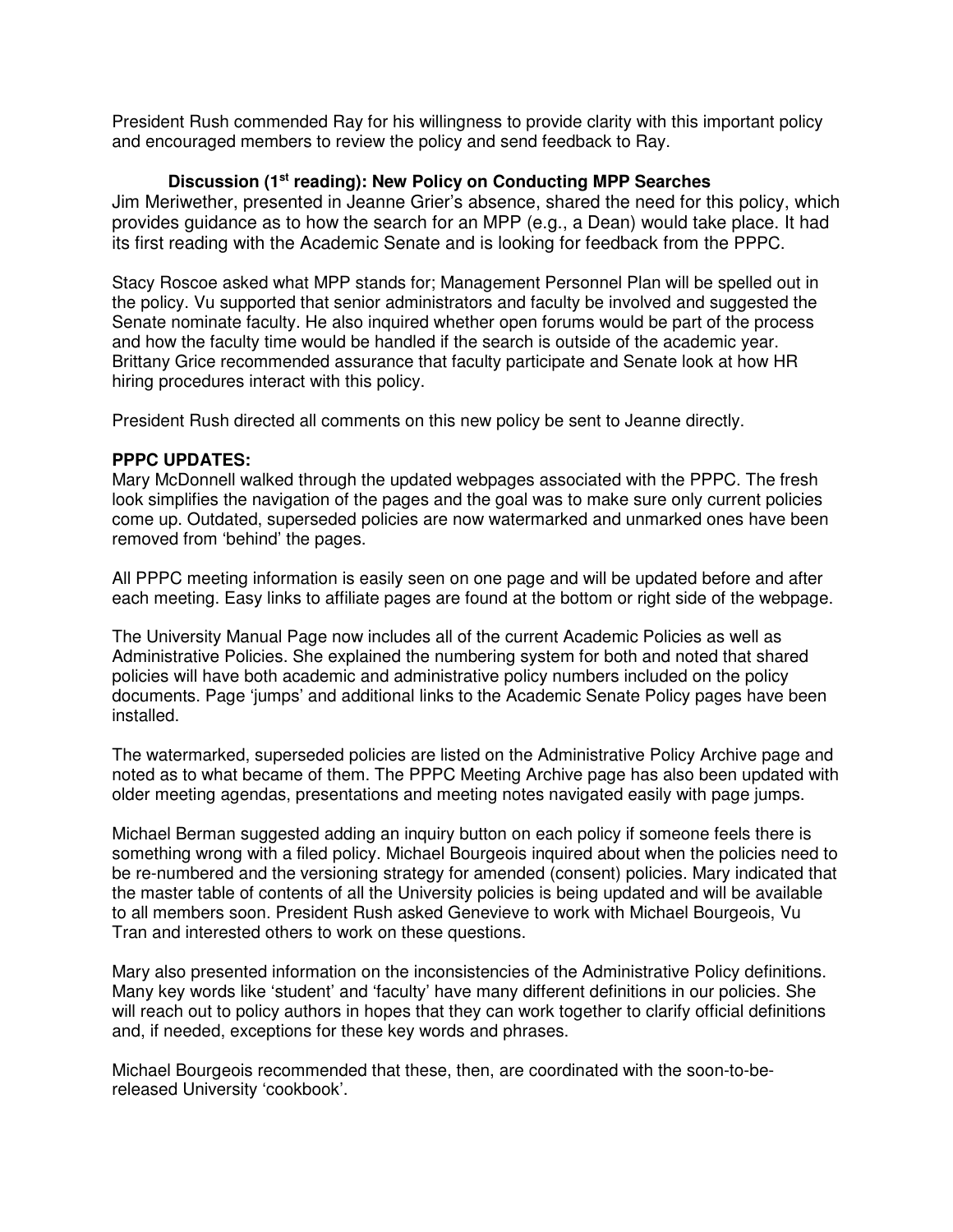#### **UNIVERSITY UPDATES: Budget**

Missy Jarnagin presented the 2016/2017 Support Budget Plan that was submitted to the Board of Trustees in November that includes a 3% enrollment increase and a total expenditure increase of over \$297 million for the entire CSU. President Rush said the Chancellor's Office has allotted CI a growth figure of 61 FTE's, a distressing number that lead to budget cuts.

The Governor's January Budget proposed \$140 million to the CSU, \$101 million short of the Trustee's request. One-time funding requests for facilities and maintenance as well as energy efficiency programs are included.

There was significant discussion about four-year graduation rates. Missy confirmed CI is at 24% graduation rate, the goal of the CSU. President Rush said a current proposal is being looked at that would give priority registration to students who carry 30 units each year. Michael Bourgeois brought up that we have a higher percentage of students that are not proficient in English or Mathematics yet we graduate them at a higher rate than the CSU average. President Rush has engaged the P20 Council to assist in improving this number.

Missy reviewed the 2016/17 budget based on the 61 FTEs, including about \$75,000 in uncommitted revenue. The revenue distribution of tuition and general fund appropriation for this AY, show CI is at a 33-62% split, respectively, because we are a small, growing campus with a smaller student base than most other campuses. Missy pointed out the \$14.3 million general fund change as well as the 1100 FTEs or 20% enrollment growth over the past three years. Vie

The 2016/17 new Divisional Budget Requests are currently at \$3.4 million, which does not include the Division of Academic Affairs. Adding in new requests and needs for Academic Affairs, this could reach over \$5.5 million.

Divisional budget presentations will be on March 18. Michael Bourgeois inquired about the FTEs that rolled over from last year. Missy suggested getting the one-time needs, such as the deferred maintenance, taken care of this year with that money. Gayle is lobbying to receive those funds for academic instruction. Vu said Enrollment Management would continue to be flexible to meet the University targets. The Office of the President's budget is showing an increase for the needs of the IRPE and Title IX units.

## **CI 2025**

John Gormley reported that in early January, two proposals were issued for projects in the CI 2025 plan: the development of the 32-acre parcel in University Glen and the potential sale of the Town Center, including the sale of the existing 328 apartments.

CI 2025 will move forward with all four development teams that placed bids on the 32-acre parcel. Their proposed development options and financials are due in March.

Three proposals were received to purchase the apartments and interviews will take place this week. Moving quickly, one development team will be selected in hopes of being approved by the Advisory Board and going to the Board of Trustees in May for final approval.

John confirmed two of the teams on each project submitted for both.